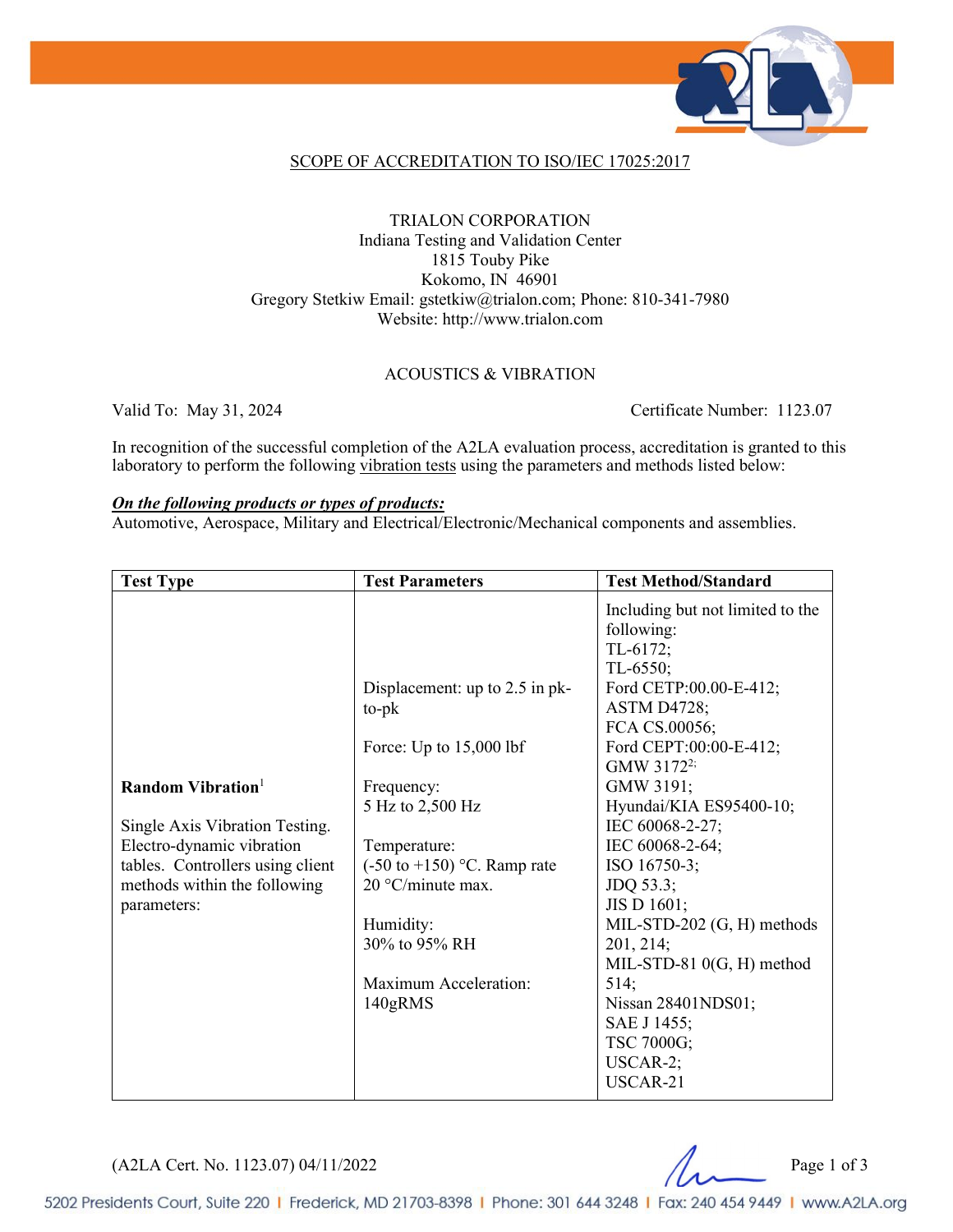|                                       | Including but not limited to the<br>following:                                                                                                                                                                                                                                                                                                                                                                                                                                                                                                                                                                                                                      |
|---------------------------------------|---------------------------------------------------------------------------------------------------------------------------------------------------------------------------------------------------------------------------------------------------------------------------------------------------------------------------------------------------------------------------------------------------------------------------------------------------------------------------------------------------------------------------------------------------------------------------------------------------------------------------------------------------------------------|
|                                       |                                                                                                                                                                                                                                                                                                                                                                                                                                                                                                                                                                                                                                                                     |
|                                       |                                                                                                                                                                                                                                                                                                                                                                                                                                                                                                                                                                                                                                                                     |
|                                       | TL-6172;                                                                                                                                                                                                                                                                                                                                                                                                                                                                                                                                                                                                                                                            |
|                                       | TL-6550;                                                                                                                                                                                                                                                                                                                                                                                                                                                                                                                                                                                                                                                            |
|                                       | Ford CETP:00.00-E-412;                                                                                                                                                                                                                                                                                                                                                                                                                                                                                                                                                                                                                                              |
|                                       | ASTM D4728;                                                                                                                                                                                                                                                                                                                                                                                                                                                                                                                                                                                                                                                         |
|                                       | FCA CS.00056;                                                                                                                                                                                                                                                                                                                                                                                                                                                                                                                                                                                                                                                       |
|                                       | Ford CEPT:00:00-E-412;                                                                                                                                                                                                                                                                                                                                                                                                                                                                                                                                                                                                                                              |
|                                       | GMW 3172 <sup>2;</sup>                                                                                                                                                                                                                                                                                                                                                                                                                                                                                                                                                                                                                                              |
|                                       | GMW 3191;                                                                                                                                                                                                                                                                                                                                                                                                                                                                                                                                                                                                                                                           |
|                                       | Hyundai/KIA ES95400-10;                                                                                                                                                                                                                                                                                                                                                                                                                                                                                                                                                                                                                                             |
|                                       | IEC 60068-2-27;                                                                                                                                                                                                                                                                                                                                                                                                                                                                                                                                                                                                                                                     |
| Temperature:                          | IEC 60068-2-64;                                                                                                                                                                                                                                                                                                                                                                                                                                                                                                                                                                                                                                                     |
|                                       |                                                                                                                                                                                                                                                                                                                                                                                                                                                                                                                                                                                                                                                                     |
| 20 °C/minute max.                     | ISO 16750-3;                                                                                                                                                                                                                                                                                                                                                                                                                                                                                                                                                                                                                                                        |
|                                       | JDQ 53.3;                                                                                                                                                                                                                                                                                                                                                                                                                                                                                                                                                                                                                                                           |
|                                       | JIS D 1601;                                                                                                                                                                                                                                                                                                                                                                                                                                                                                                                                                                                                                                                         |
|                                       | MIL-STD-202 (G, H) methods                                                                                                                                                                                                                                                                                                                                                                                                                                                                                                                                                                                                                                          |
|                                       | 204;                                                                                                                                                                                                                                                                                                                                                                                                                                                                                                                                                                                                                                                                |
|                                       | MIL-STD-810 (G, H) method                                                                                                                                                                                                                                                                                                                                                                                                                                                                                                                                                                                                                                           |
|                                       | 514;                                                                                                                                                                                                                                                                                                                                                                                                                                                                                                                                                                                                                                                                |
|                                       | Nissan 28401NDS01;                                                                                                                                                                                                                                                                                                                                                                                                                                                                                                                                                                                                                                                  |
|                                       | SAE J 1455;                                                                                                                                                                                                                                                                                                                                                                                                                                                                                                                                                                                                                                                         |
|                                       | TSC 7000G;                                                                                                                                                                                                                                                                                                                                                                                                                                                                                                                                                                                                                                                          |
|                                       | USCAR-2;                                                                                                                                                                                                                                                                                                                                                                                                                                                                                                                                                                                                                                                            |
|                                       | USCAR-21                                                                                                                                                                                                                                                                                                                                                                                                                                                                                                                                                                                                                                                            |
|                                       | Including but not limited to the                                                                                                                                                                                                                                                                                                                                                                                                                                                                                                                                                                                                                                    |
|                                       | following:                                                                                                                                                                                                                                                                                                                                                                                                                                                                                                                                                                                                                                                          |
|                                       | Ford CETP:00.00-E-412;                                                                                                                                                                                                                                                                                                                                                                                                                                                                                                                                                                                                                                              |
|                                       |                                                                                                                                                                                                                                                                                                                                                                                                                                                                                                                                                                                                                                                                     |
|                                       | <b>ASTM D4728;</b>                                                                                                                                                                                                                                                                                                                                                                                                                                                                                                                                                                                                                                                  |
|                                       | FCA CS.00056;                                                                                                                                                                                                                                                                                                                                                                                                                                                                                                                                                                                                                                                       |
|                                       | Ford CEPT:00:00-E-412;                                                                                                                                                                                                                                                                                                                                                                                                                                                                                                                                                                                                                                              |
|                                       | GMW 3172 <sup>2;</sup>                                                                                                                                                                                                                                                                                                                                                                                                                                                                                                                                                                                                                                              |
|                                       | GMW 3191;                                                                                                                                                                                                                                                                                                                                                                                                                                                                                                                                                                                                                                                           |
|                                       | Hyundai/KIA ES95400-10;                                                                                                                                                                                                                                                                                                                                                                                                                                                                                                                                                                                                                                             |
| duration)                             | IEC 60068-2-27;                                                                                                                                                                                                                                                                                                                                                                                                                                                                                                                                                                                                                                                     |
|                                       | IEC 60068-2-64;                                                                                                                                                                                                                                                                                                                                                                                                                                                                                                                                                                                                                                                     |
| Temperature:                          | ISO 16750-3;                                                                                                                                                                                                                                                                                                                                                                                                                                                                                                                                                                                                                                                        |
| $(-50 \text{ to } +150)$ °C Ramp rate | JDQ 53.3;                                                                                                                                                                                                                                                                                                                                                                                                                                                                                                                                                                                                                                                           |
| 20 °C/minute max.                     | JIS D 1601;                                                                                                                                                                                                                                                                                                                                                                                                                                                                                                                                                                                                                                                         |
|                                       | MIL-STD-202 (G, H) methods                                                                                                                                                                                                                                                                                                                                                                                                                                                                                                                                                                                                                                          |
|                                       | 203, 213;                                                                                                                                                                                                                                                                                                                                                                                                                                                                                                                                                                                                                                                           |
|                                       | MIL-STD-810 (G, H) method                                                                                                                                                                                                                                                                                                                                                                                                                                                                                                                                                                                                                                           |
|                                       | 514;                                                                                                                                                                                                                                                                                                                                                                                                                                                                                                                                                                                                                                                                |
|                                       | Nissan 28401NDS01;                                                                                                                                                                                                                                                                                                                                                                                                                                                                                                                                                                                                                                                  |
|                                       | SAE J 1455;                                                                                                                                                                                                                                                                                                                                                                                                                                                                                                                                                                                                                                                         |
|                                       |                                                                                                                                                                                                                                                                                                                                                                                                                                                                                                                                                                                                                                                                     |
|                                       | TSC 7000G;                                                                                                                                                                                                                                                                                                                                                                                                                                                                                                                                                                                                                                                          |
|                                       | $USCAR-2;$                                                                                                                                                                                                                                                                                                                                                                                                                                                                                                                                                                                                                                                          |
|                                       | USCAR-21                                                                                                                                                                                                                                                                                                                                                                                                                                                                                                                                                                                                                                                            |
|                                       |                                                                                                                                                                                                                                                                                                                                                                                                                                                                                                                                                                                                                                                                     |
|                                       |                                                                                                                                                                                                                                                                                                                                                                                                                                                                                                                                                                                                                                                                     |
| mass, and pulse duration)             |                                                                                                                                                                                                                                                                                                                                                                                                                                                                                                                                                                                                                                                                     |
|                                       |                                                                                                                                                                                                                                                                                                                                                                                                                                                                                                                                                                                                                                                                     |
|                                       | Displacement: up to 2.5 in pk-<br>to-pk<br>Force: Up to $15,000$ lbf<br>Frequency:<br>5 Hz to 2,500 Hz<br>$(-50 \text{ to } +150)$ °C. Ramp rate<br>Humidity:<br>30% to 95% RH<br><b>Velocity Continuous:</b><br>71 inches/second<br>Displacement: Up to 2.5 in pk-<br>$to$ -p $k$<br>Force: Up to 40,000 lbf (half-<br>sine)<br>Acceleration: Up to 1500 g<br>(depending on product and<br>fixture design, mass, and pulse<br>Humidity:<br>20% to 95% RH<br>Up to 100 g (electrodynamic)<br>(depending on product and<br>fixture design, mass, and pulse<br>duration)<br>Up to 1500 g (shock amplifier-<br>pneumatic) (depending on<br>product and fixture design, |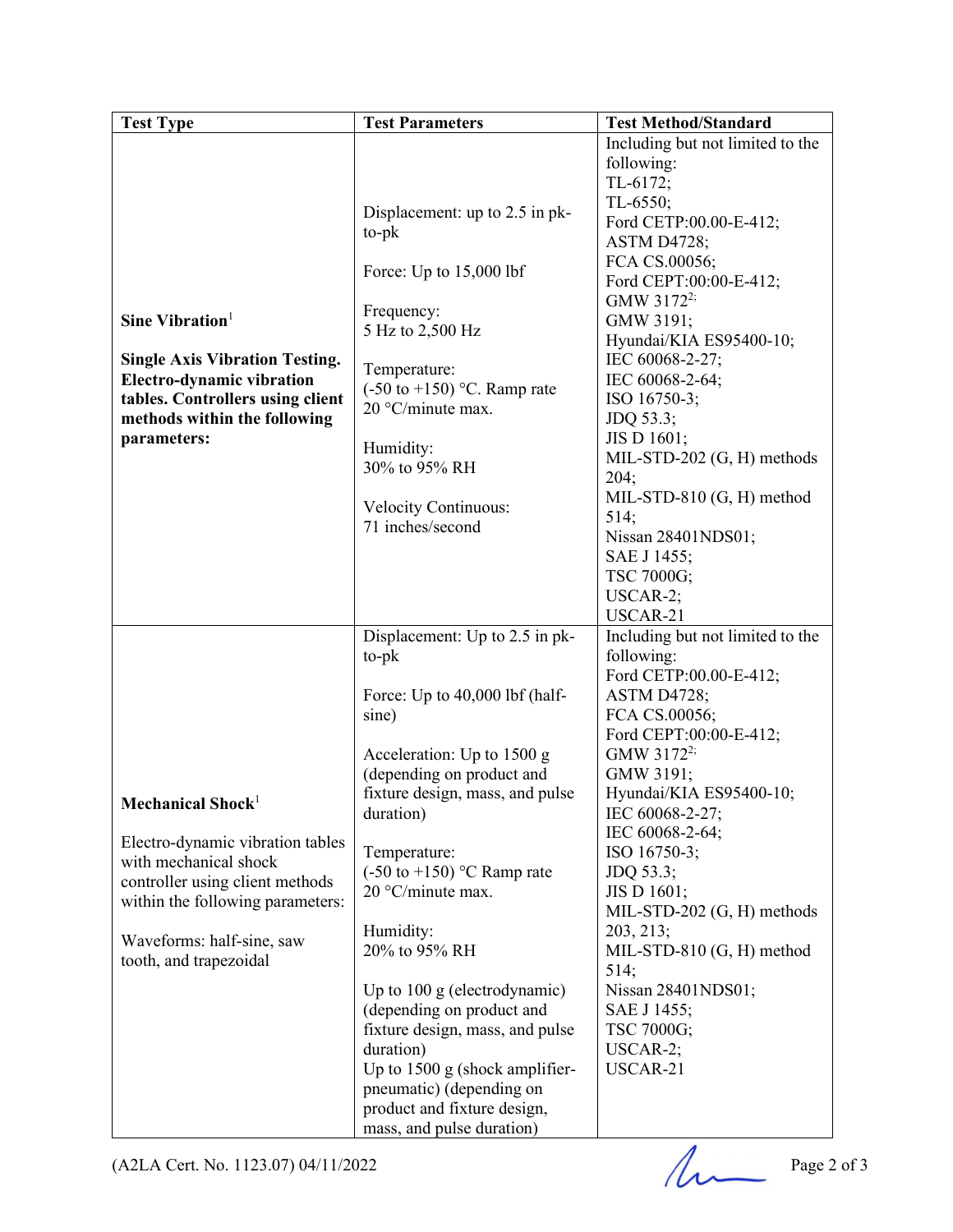| <b>Test Type</b>       | <b>Test Parameters</b>          | <b>Test Method/Standard</b> |
|------------------------|---------------------------------|-----------------------------|
| Vibration Test Fixture |                                 |                             |
| Transmissibility       | Frequency: $5$ Hz to $2,500$ Hz | GMW 3172                    |

<sup>1</sup> Also using customer specified methods directly related to the types of tests and parameters listed.

 $2$  This laboratory's scope contains withdrawn or superseded methods. As a clarifier, this indicates that the applicable method itself has been withdrawn or is now considered "historical" and not that the laboratory's accreditation for the method has been withdrawn including but not limited to GMW 3172 (2008, 2010, 2012, 2015, 2018).

 $(A2LA$  Cert. No. 1123.07) 04/11/2022 Page 3 of 3